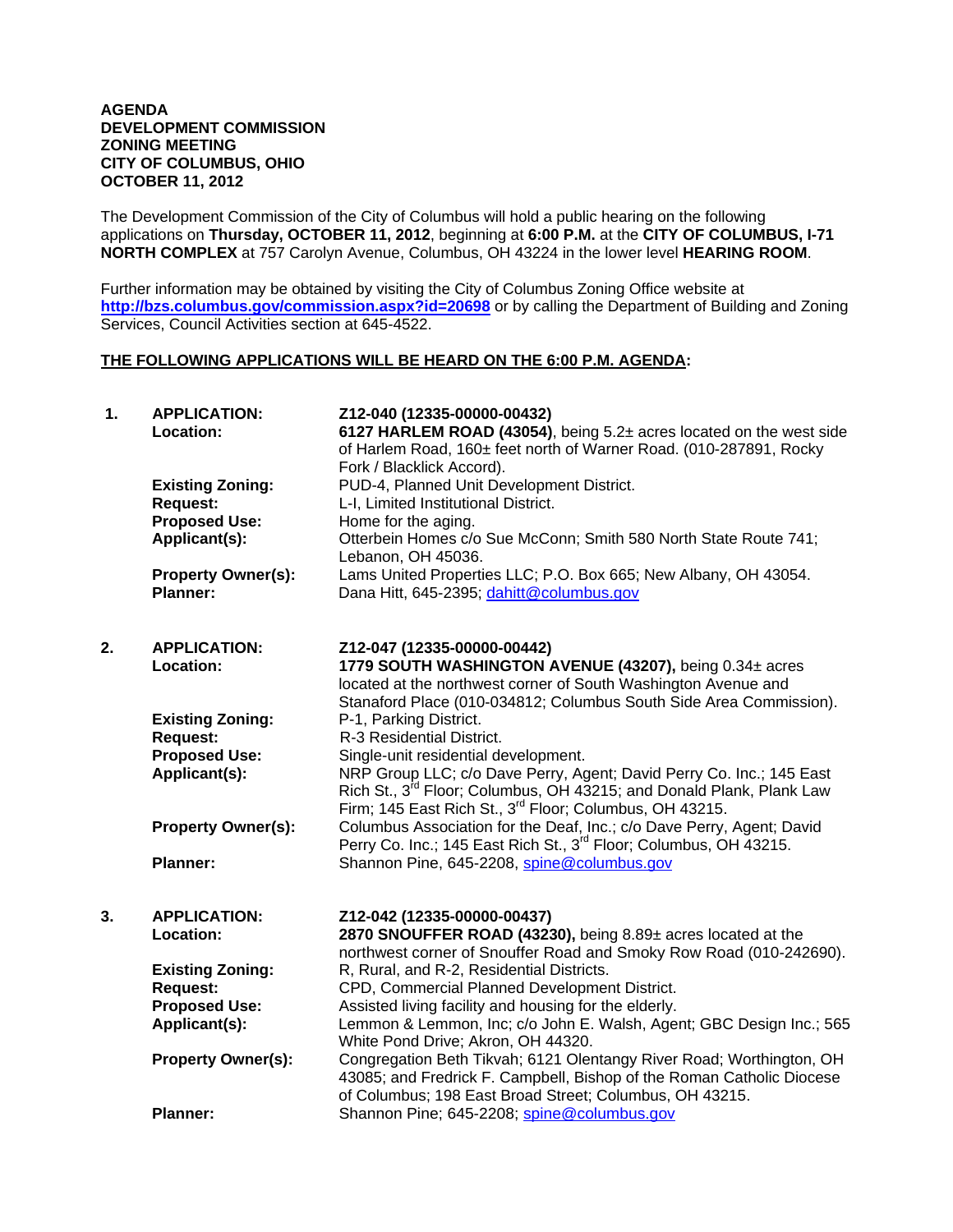| 4. | <b>APPLICATION:</b><br>Location:             | Z12-045 (12335-00000-00446)<br>251 NORTH HARTFORD AVENUE (43213), being 1.03± acres located<br>117± feet north of the northeast corner of John Street and North Hartford<br>Avenue. (Franklinton, 010-041738). |
|----|----------------------------------------------|----------------------------------------------------------------------------------------------------------------------------------------------------------------------------------------------------------------|
|    | <b>Existing Zoning:</b><br><b>Request:</b>   | M, Manufacturing District.<br>CPD, Commercial Planned Development District.                                                                                                                                    |
|    | <b>Proposed Use:</b>                         | Corporate Offices.                                                                                                                                                                                             |
|    | Applicant(s):                                | Orange Barrel Media; c/o Jeffrey L. Brown & David L. Hodge, Attys.;<br>Smith and Hale; 37 West Broad Street, Suite 725; Columbus, OH 43215.                                                                    |
|    | <b>Property Owner(s):</b>                    | Columbus Bituminous Concrete Corp; P.O. Box 398; Columbus, OH<br>43216                                                                                                                                         |
|    | <b>Planner:</b>                              | Dana Hitt, 645-2395; dahitt@columbus.gov                                                                                                                                                                       |
| 5. | <b>APPLICATION:</b><br>Location:             | Z12-041 (12335-00000-00434)<br>2214 EAKIN ROAD (43223), being 0.4± acres located at the northeast<br>corner of Eakin Road and Whitethorne Avenue (010-121772; Greater<br>Hilltop Area Commission).             |
|    | <b>Existing Zoning:</b>                      | C-3, Commercial District.                                                                                                                                                                                      |
|    | <b>Request:</b>                              | L-C-4, Limited Commercial District.                                                                                                                                                                            |
|    | <b>Proposed Use:</b>                         | Limited commercial development.                                                                                                                                                                                |
|    | Applicant(s):                                | Kahlad Jahshan; c/o Omar Tarazi, Atty.; 5635 Sandbrook Lane; Hilliard,<br>OH 43026.                                                                                                                            |
|    | <b>Property Owner(s):</b><br><b>Planner:</b> | Jahshan Properties Inc.; 4797 Britton Farms Drive; Hilliard, OH 43026.<br>Shannon Pine, 645-2208, spine@columbus.gov                                                                                           |
| 6. | <b>APPLICATION:</b>                          | Z12-046 (12335-00000-00443)                                                                                                                                                                                    |
|    | Location:                                    | 5531 THOMPSON ROAD (43230), being 63.0± acres located on the north<br>side of Morse, 368± feet east of Preserve Crossing Boulevard. (010-<br>214639).                                                          |
|    | <b>Existing Zoning:</b>                      | PUD-8, Planned Unit Development District.                                                                                                                                                                      |
|    | <b>Request:</b>                              | L-AR-12 Limited Apartment Residential District.                                                                                                                                                                |
|    | <b>Proposed Use:</b>                         | Adjusting development uses and standards.                                                                                                                                                                      |
|    | Applicant(s):                                | New Albany Company LLC; c/o Jeffrey L. Brown & David L. Hodge, Attys.;<br>Smith and Hale; 37 West Broad Street, Suite 725; Columbus, OH 43215.                                                                 |
|    | <b>Property Owner(s):</b>                    | New Albany Company LLC, Inc; 8000 Walton Parkway; Suite 120 New                                                                                                                                                |
|    | <b>Planner:</b>                              | Albany, OH 43054<br>Dana Hitt, 645-2395; dahitt@columbus.gov                                                                                                                                                   |
| 7. | <b>APPLICATION:</b>                          | Z12-002 (11335-00000-00754)                                                                                                                                                                                    |
|    | Location:                                    | 68 LAZELLE ROAD (43235), being 11.5± acres located on the north side<br>of Lazelle Road, 780± feet east of North High Street (31834301005000).                                                                 |
|    | <b>Existing Zoning:</b>                      | R, Rural District.                                                                                                                                                                                             |
|    | <b>Request:</b>                              | L-ARLD, Limited Apartment Residential, and L-C-4, Limited Commercial<br>Districts.                                                                                                                             |
|    | <b>Proposed Use:</b>                         | Multi-unit residential and commercial development.                                                                                                                                                             |
|    | Applicant(s):                                | Metro Development, LLC; c/o Jill S. Tangeman, Attorney; 52 East Gay<br>Street; Columbus, OH 43215.                                                                                                             |
|    | <b>Property Owner(s):</b>                    | The Chakrof Family LP; 68 Lazelle Road: Columbus, OH 43235; and<br>Dane Doremus III, Robert Doremus, and Derek Sargent, Jr.; 10175<br>Columbus Pike; Lewis Center, OH 43035.                                   |
|    | <b>Planner:</b>                              | Shannon Pine; 645-2208; spine@columbus.gov                                                                                                                                                                     |